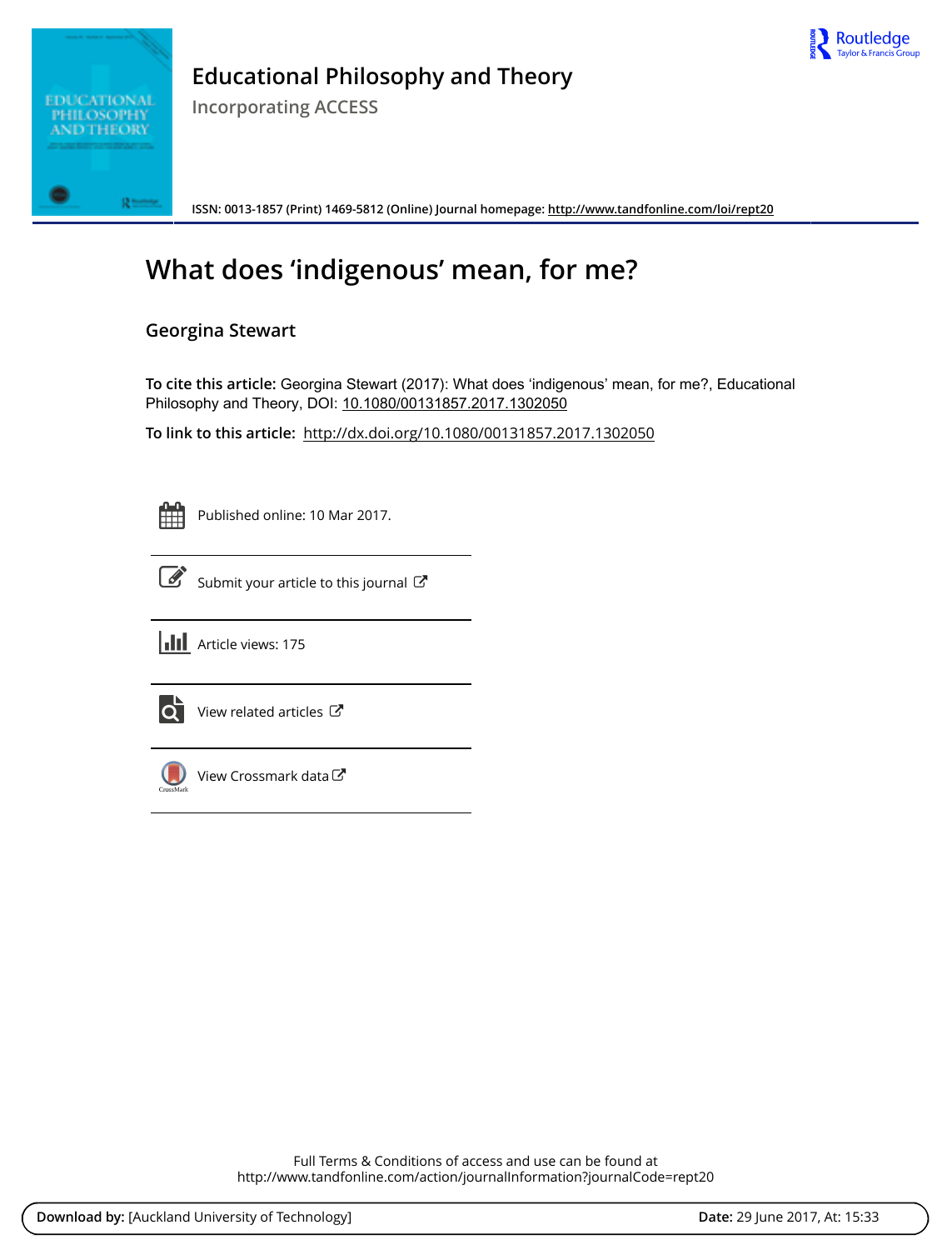<span id="page-1-0"></span>

### EDITORIAL

### **What does 'indigenous' mean, for me?**

This editorial starts from the understanding that identity formation is one of the primary purposes of formal education, especially schooling, and that processes of national identity-building are reflected in the national school curriculum, both the acknowledged curriculum, and what is called the 'hidden curriculum' (Anyon, [2006\)](#page-3-0). One intriguing identity concept often raised in schooling in relation to culture or ethnicity is the notion of the 'indigenous'—but this term is controversial; its meaning contested. I will explain my understanding of this term in order to clarify why PESA established the IPG or Indigenous Philosophy Group, and comment on the group's experiences and future aspirations.

The word 'indigenous' is an adjective used of a person, language, culture, or some aspect of culture and it is a word I do not capitalise, for reasons explained in the following paragraph. As commonly used, 'indigenous' means something similar to the older word 'native'; nowadays not considered 'polite' given its overtones of meaning of 'primitive' and all the associated negative implications. But this likeness to older words such as 'native' does not capture the full meaning described by 'indigenous'. Indigenous is a primary adjective that does not stem from a noun: Despite the emergence of 'indigene' for an indigenous person/people and 'indigeneity' for the quality of being indigenous, it is the adjective 'indigenous' that remains the dominant usage.

The reason for the dominance of the adjectival form is clear once the full meaning of the 'indigenous' concept is taken into account. The word 'indigenous' refers to the notion of a place-based human ethnic culture that has not migrated from its homeland, and is not a settler or colonial population. To be indigenous is therefore by definition different from being of a world culture, such as the Western or Euro-American culture. Despite this fundamental difference, however, 'Western' and 'indigenous' are similar identity labels in the sense that both are general words for heterogeneous groups of peoples, who nevertheless understand themselves as aligned in some way.

I borrow the idea of 'placeholder' from mathematics to describe the concept of 'indigenous', in the sense that 'indigenous' is a placeholder for any of many specific identity names. Indigenous is an umbrella term that includes peoples from Aotearoa, Aboriginal Australia and Indigenous America, the island nations of the Pacific, the Sami people of Finland, and others. Indigenous is a generic term that has no positive categorical content, except in relation to terms such as Western. As such, as a placeholder for a specific cultural identity (such as Māori, etc.) I consider 'indigenous' better uncapitalised. Conversely, those who consider themselves Westerners relate to the contemporary dominant global culture, dominated by the West, also known as Euro-America. Therefore, although 'Western' is also an umbrella term, it is not a placeholder term because it has definitional specificity, in that it refers to the globally dominant Western culture, which thereby counts as an ethnicity or identity label, thus deserving of a capital 'W'.

A recent academic fad is to decapitalise 'western' in a purportedly political move: A symbol (letter) of defiance, of seeking to decentre or de-emphasise the dominance of the West. But this textual preference is not only ineffectual, it is also illogical, according to the argument given in the previous paragraphs. Decapitalisation normalises the West in the text, and makes it easier to write and think of 'western' ways as acultural. These are strong grounds for retaining capitalisation, understood as the right to call attention to the Western ethnicity: Indeed to do so is undoubtedly an important function of the adjectival concept of 'indigenous'.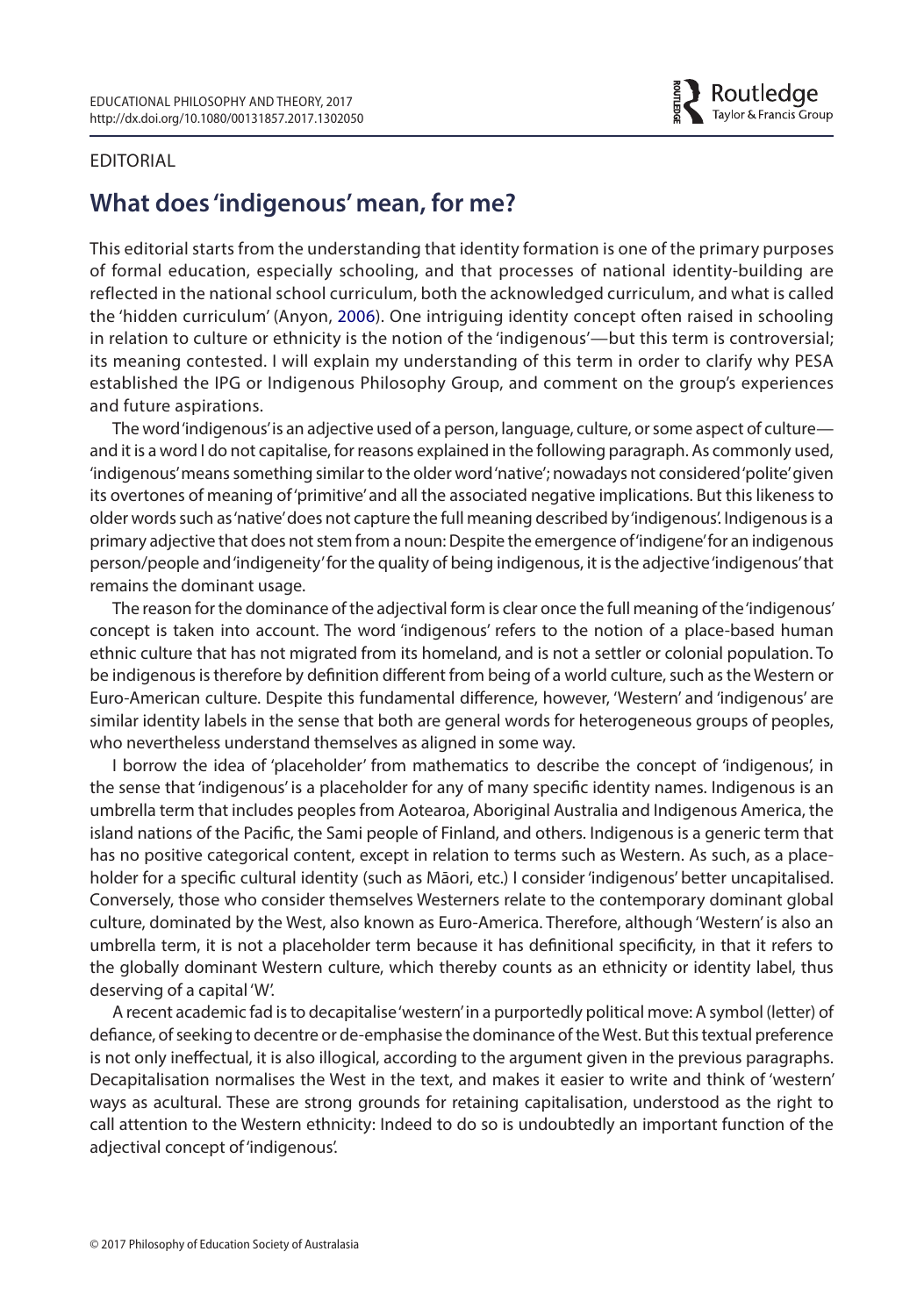### $2 \quad \Leftrightarrow \quad$  EDITORIAL

<span id="page-2-4"></span>This argument suggests that 'indigenous' and 'Western' operate at least in part as a reified binary, which can be deployed in an example of what Gayatri Spivak called 'strategic essentialism' (Spivak, [1990](#page-3-1)): A strategem involving essentialism used by indigenous people to support their political projects. Te Kawehau Hoskins explains in detail how Māori employ strategic essentialism in relation to this indigenous-Western reified binary:

<span id="page-2-0"></span>Strategic essentialism involves temporarily promoting Māori ethnic/cultural identity as authentic, homogenous and stable—the simplification of group identity to achieve certain political and social goals. Assertions of profound difference are evoked to achieve political recognition and the redistribution of authority and resources within the prevailing liberal political economy—usually because promises of equality and inclusion within the nation-state have failed to deliver justice. As [Kelly] Barclay [\(2005](#page-3-2)) points out, Māori have declared themselves outside the nation because they were *effectively* excluded from it. In order to break with the egalitarian myth that has masked differential access to power and social privilege along colonised–coloniser lines:

<span id="page-2-3"></span>… Māori first had to reify [the nation]. In the end they had to reify their oppression; they had to reify their 'other' and declare them colonisers. They had to be prepared to reify themselves, their subjectivity as Māori … before anyone would listen. (Barclay, [2005,](#page-3-2) p. 123; cited in Hoskins, [2012,](#page-3-3) pp. 85–686)

It is interesting and instructive to consider how such a reified binary works in different ways at differing levels across both empirical and philosophical realms. One hazard of invoking the reified binary as political strategem is that its purpose may be invalidly extended beyond its proper bounds. To continue with the above example, in relation to the reified binary of Aotearoa, both Pākehā and Māori scholars can become confused by the strategy, leading to incoherent arguments.

For example, Western scholars across time and many disciplines have repeatedly 'discovered' the potential of indigenous knowledge in relation to their own work. On such occasions, Western scholars commonly herald the benefits of working across multiple knowledge systems. This is also a conventional move for indigenous scholars, particularly at the start of their academic careers, when they are frequently exploring both indigenous and Western knowledge from an indigenous perspective. These arguments are facile and uncritical when they omit to notice, as they frequently do, that indigenous peoples have invariably remained concentrated in the deprived and non-elite sectors of their Westernised societies, despite acquiring knowledge of multiple knowledge systems via colonisation processes, of which schooling is one of the most effective.

Taking Māori science education as an example, ideas of 'Māori science' and 'science in Māori' have guided attempts over the years to reform the science curriculum and help Māori students, but the messages are easily confused. There is a current craze for 'translating science into Māori' despite rational arguments to show that this a complete waste of time and energy. Everyone involved in translating science into Māori genuinely wants to help Māori students achieve better in science, but this motivation alone does not guarantee that a rational approach will be followed. Māori science education is an interesting example of interaction between indigenous knowledge and Western knowledge represented by the science curriculum.

Working in the intercultural knowledge space, it becomes clear that indigenous knowledge interacts differently with Western knowledge in each of the disciplines. In science these questions remain extremely contentious, and frequently fall prey to poor argumentation. Given the history of indigenous knowledge being obliterated, stolen and denied by the West, contemporary declarations of interest and respect for indigenous knowledge by Western scholars are experienced by indigenous peoples as further bouts of colonisation, this time at an epistemic level: a form of 'symbolic violence' (Bourdieu, [1991](#page-3-4)).

<span id="page-2-2"></span><span id="page-2-1"></span>Less pessimistically, collaborations involving both Western and indigenous knowledge forms often provide examples of the creative tension of hybridity, for which Homi Bhabha coined the term the 'third space' (Bhabha, [2009](#page-3-5)). In Aotearoa New Zealand, local art and literature, including movies and music, have taken advantage of the creative synergies that arise in the intercultural encounter.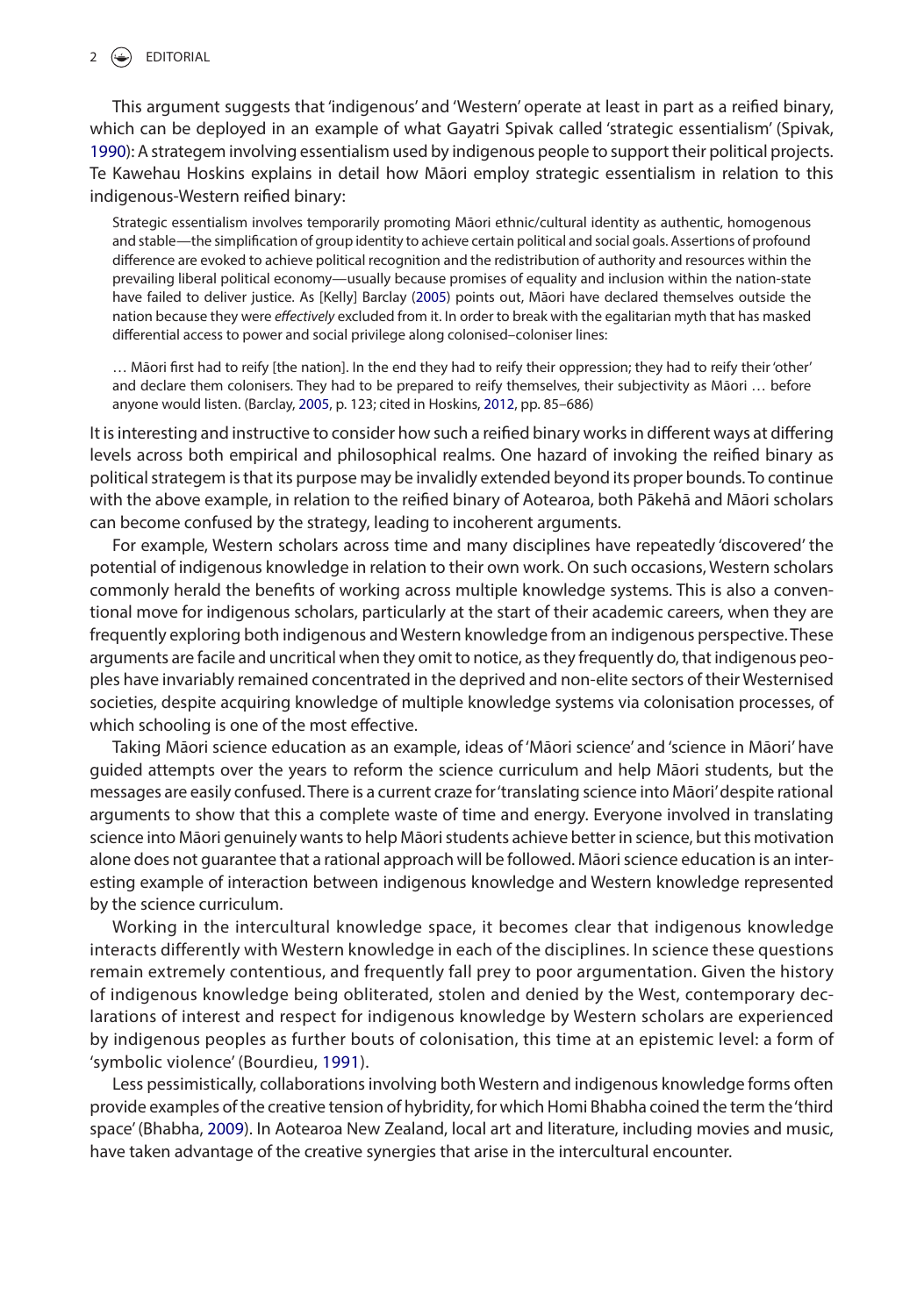### *Indigenous philosophy and PESA: The rationale for the IPG*

Education and philosophy are two parts of the academy that are of particular importance and relevance to the sociopolitical projects of indigenous peoples. Education is based on knowledge, and the key difference between Western and indigenous knowledges is at the level of philosophy. Education for indigenous people is a key strategy for reclaiming and regenerating indigenous languages, narratives, histories and wisdom traditions. Education is centrally concerned with literacy and identity, i.e. with aspects of symbolic culture in particular with literacy and numeracy and everything that goes with them. Indigenous education is one of the most important pathways by which some kind of restitution could be sought for peoples whose language and culture have been stamped out within schooling. But indigenous education must be based on sound understanding of indigenous philosophies, and how these differ from and intersect with Western knowledge frameworks, in order to achieve the desired outcomes for indigenous students and their people, and avoid 'domestication' (Smith, [2012\)](#page-3-6). This reasoning highlights the importance of philosophy of education to indigenous people, and hence the rationale behind establishing the IPG.

<span id="page-3-10"></span><span id="page-3-9"></span><span id="page-3-8"></span><span id="page-3-7"></span>As a co-leader of the IPG I have convened writing projects as opportunities for indigenous scholars to publish. With other Māori colleagues, we co-wrote an introductory guest editorial (Stewart, Mika, Cooper, Bidois, & Hoskins, [2014\)](#page-4-0). We then co-edited two Special Issues for indigenous authors: One in Knowledge Cultures (Stewart & Mika, [2016](#page-4-1)); the other in EPAT (Stewart, [2016](#page-4-2)). The 2016 PESA Conference held in Fiji in December 2016 saw the biggest IPG meeting so far, with indigenous participants from Fiji as well as Tonga, Samoa, Hawai'i and Australia, as well as Aotearoa. Following that meeting, we are working on another group guest editorial for EPAT, applying and adapting the models of practice evolving in the Editors Collective, in which both IPG co-leaders participate ([www editorscollective.org.](http://www.editorscollective.org.nz) [nz](http://www.editorscollective.org.nz)). This overlap demonstrates the power of an 'ecology of journals'—indigenous authors benefit from participation by the IPG co-leaders in the editorial network that has coalesced and grown around PESA, catalysed by global networker Michael Peters as editor-in-chief of EPAT and ex-officio member of the PESA Executive Committee. IPG members are also working with the Australian convenors towards the upcoming conference to be held in December 2017, in Newcastle, NSW: planning an an Indigenous Philosophies symposium, and supporting cultural representation in the conference programme.

The indigenous philosopher of education works in a liminal space, defined by intersectionality, criss-crossed by fissures and aporia; and recognises alignment, alliance and often camaraderie with scholars from other contested academic territories, especially feminism, LGBTQI studies, and various other projects at the leading edge of knowledge, including posthumanism and new materialism. The field of indigenous education seldom yields quick fixes, and its difficulties can be adequately understood only through a philosophical frame of analysis. The philosophy of indigenous education draws on critical theory and indigenous traditions to resist the colonising effects built into the traditions of schooling. Indigenous philosophy is therefore a politically significant form of scholarship, at the centre of larger struggles by indigenous peoples for control over symbolic culture and the way they are represented in educational media, mass media, and other social contexts.

### *References*

- <span id="page-3-0"></span>Anyon, J. ([2006\)](#page-1-0). Social class, school knowledge, and the hidden curriculum. In C. M. L. Weis & G. Dimitriadis (Eds.), *Revisiting the work of Michael Apple* (pp. 37–45). New York, NY: Routledge.
- <span id="page-3-2"></span>Barclay, K. ([2005](#page-2-0)). Rethinking inclusion and biculturalism: Towards a more relational practice of democratic justice. In J. H. Liu, T. McCreanor, T. Mcintosh, & T. Teaiwa (Eds.), *New Zealand identities: Departures and destinations* (pp. 118–139). Wellington: Victoria University Press.
- <span id="page-3-5"></span>Bhabha, H. [\(2009\)](#page-2-1). In the cave of making: Thoughts on third space. In K. Ikas & G. Wagner (Eds.), *Communicating in the third space* (pp. ix–xiv). New York, NY: Routledge.
- <span id="page-3-4"></span>Bourdieu, P. ([1991\)](#page-2-2). *Language and symbolic power*. Cambridge: Polity Press.
- <span id="page-3-3"></span>Hoskins, T. K. ([2012](#page-2-3)). A fine risk: Ethics in Kaupapa Māori politics. *New Zealand Journal of Education Studies: Te Hautaka Mātai Mātauranga, 47*, 85–99.

<span id="page-3-6"></span>Smith, G. H. [\(2012\)](#page-3-7). Interview: Kaupapa Māori: The dangers of domestication. *NZJES, 47*, 10–20.

<span id="page-3-1"></span>Spivak, G. C. [\(1990](#page-2-4)). *The postcolonial critic: Interviews, strategies, dialogues*. Harasym, S. (Ed.), New York, NY: Routledge.